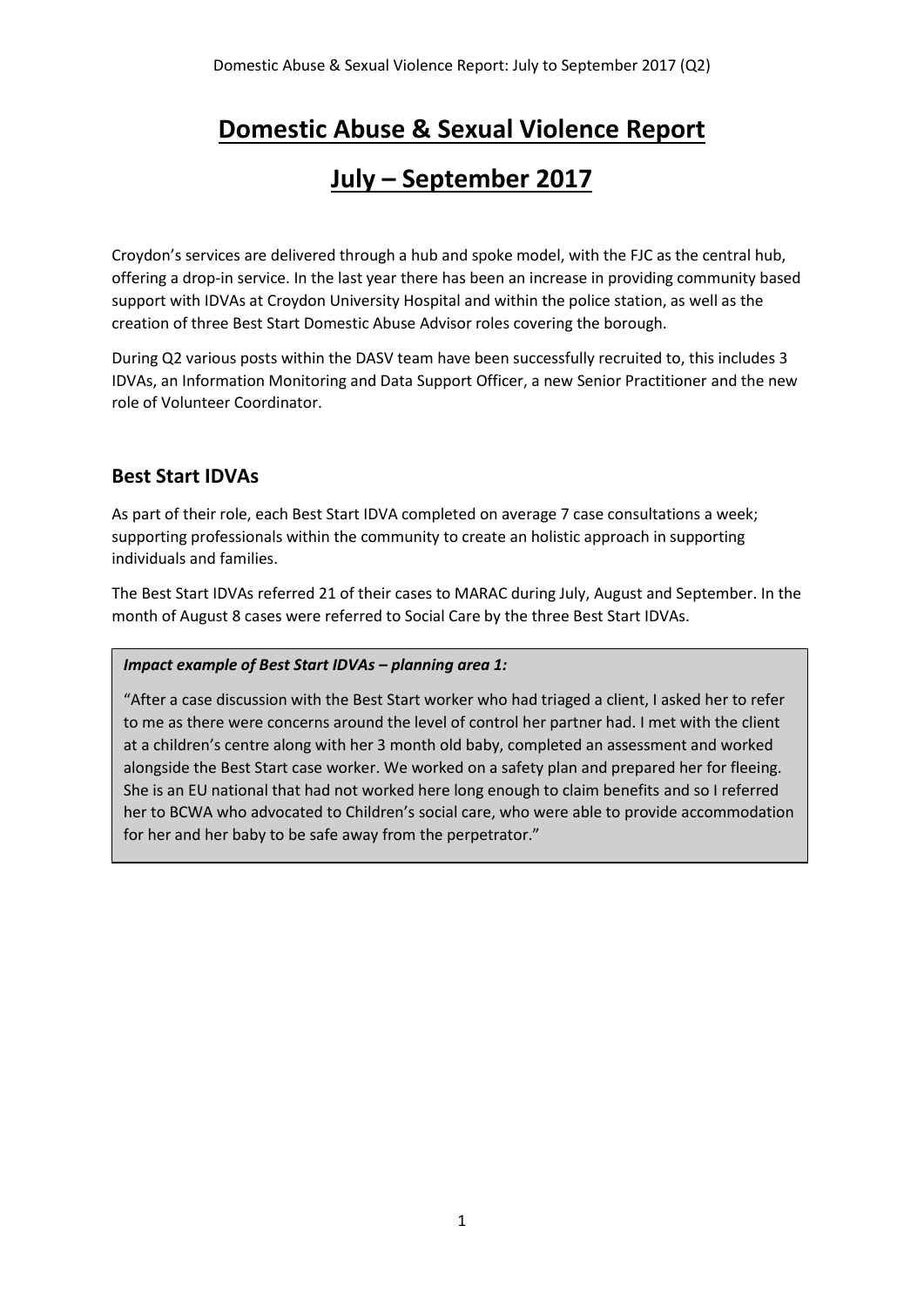Figure 1 shows the source of referrals made directly to the Best Start IDVAs for the month of August, demonstrating how closely the IDVAs work with the Best Start team and wider community. 'Other' includes that of health, Education and the FJC.



Source: New IDVA (Community) Tracker

## *Impact example of Best Start IDVAs – planning area 2:*

"I supported a young woman who had been in an abusive relationship with her partner for 7 years, she was a high risk victim but kept engaging with the perpetrator after the relationship had finished because of child contact. The perpetrator was stalking the client around her property and in the local area, he would turn up at her house and kick her door demanding to see her, he was accessing her social media and pretending to be her, he was physically abusive and also made threats to kill her.

I assisted the client with safety planning, obtaining a non-molestation order and sanctuary measures, she was accepted for a management transfer and she has now moved to a new location. She said that she feels like she has a new lease of life and she could not of got out of the situation without the help of the FJC. She said the children's behaviour has improved and she is looking forward to not having to look over her shoulder or worry about the perpetrator waiting outside of her home anymore."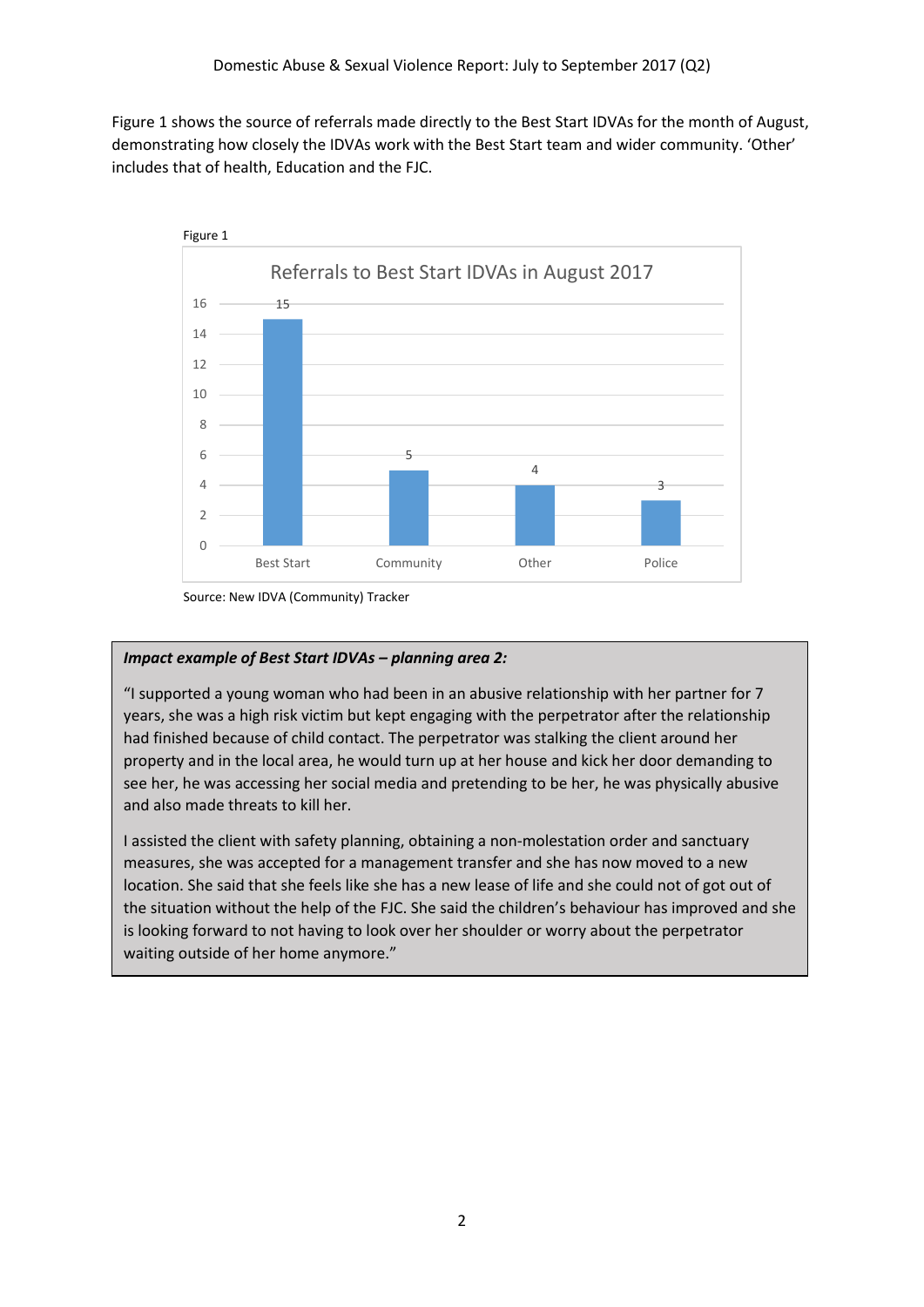## **A map showing the three Best Start planning areas**

(PA1 is blue, PA2 is green & PA3 is pink)



### *Impact example of Best Start IDVAs – planning area 3:*

"I am currently working with a client had just given birth to a baby and when she came to meet me after being referred by the police IDVA. I was very concerned about her demeaning appearance as client was extremely exhausted and also showing signs that her mental health was unstable.

During the assessment it was clear that the client had suffered physical abuse was also being coercively controlled by her husband. During the assessment she was minimising the physical abuse and did not identify his controlling behaviour with domestic abuse.

Following feedback from the client I believe that I have impacted her by firstly bringing awareness to her about what domestic abuse is and how it impacts not just the victim but their children to allow her to make positive changes. This has empowered my client to separate from her abusive husband and to accept additional support by being referred for counselling and The Freedom Programme.

As a result of my client making positive changes she has been offered a new career opportunity. She stated that she would have never considered going to work as her abusive husband had always demeaned her and told her that she could not succeed at doing anything."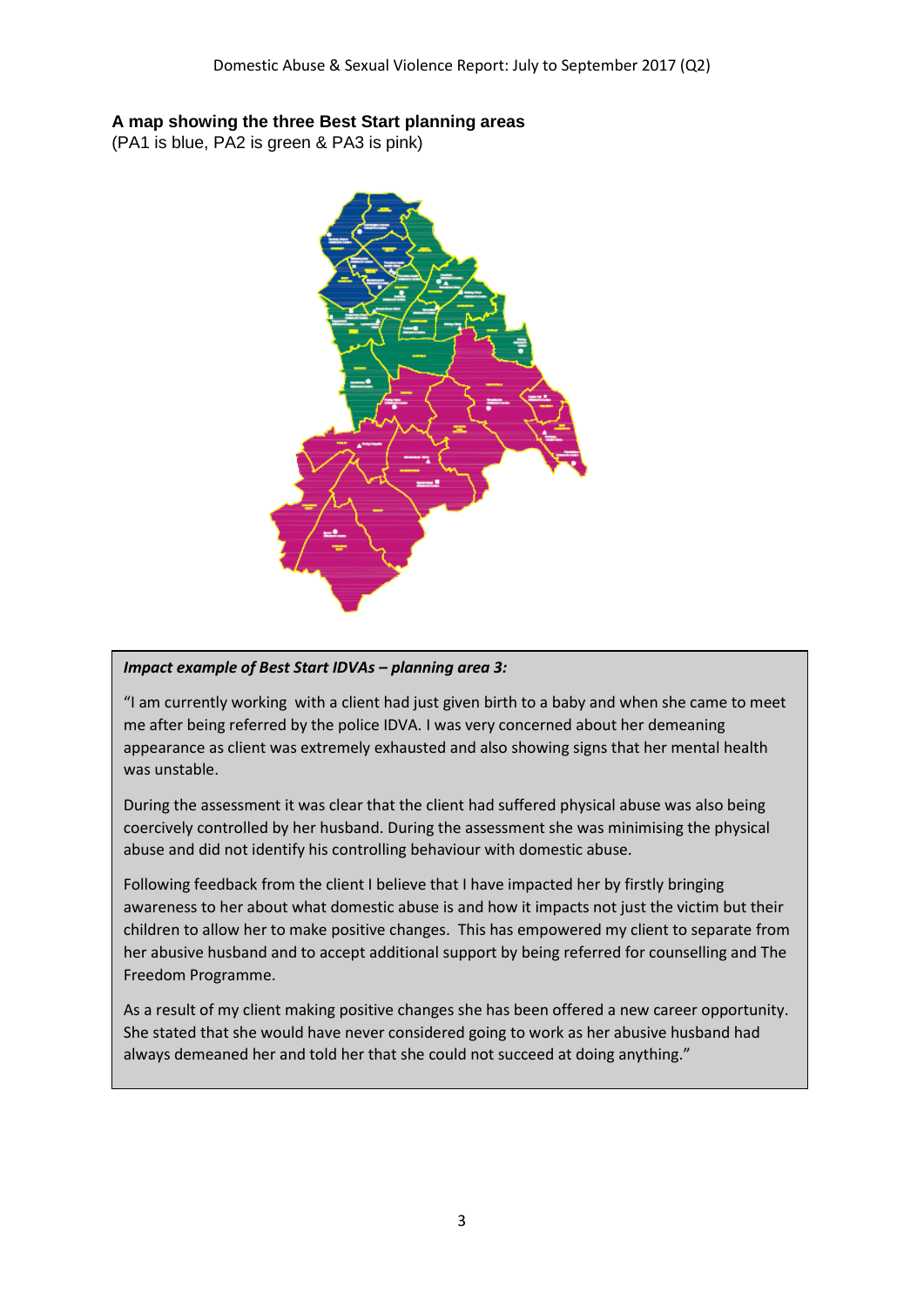## **Police Based IDVA**

The police based IDVA received 112 referrals for July to September, as seen in Table 1. Following this the IDVA completed 76 assessments, 17 of which were referred to MARAC. In addition, the police based IDVA completed on average 9 case consultations with other professionals a week.

|                           | Table 1      |              |
|---------------------------|--------------|--------------|
|                           | <b>Month</b> | <b>Total</b> |
|                           | July         | 42           |
|                           | August       | 38           |
|                           | September    | 32           |
| Source: Early Help Module |              |              |

Within the borough of Croydon, 571 domestic abuse and non-crime domestic Merlins were generated during July, August and September, as seen in figure 2.



Source: Sgt. Debbie Narroway's weekly emails

The police IDVA, along with the Operations Manager, will be piloting the use of the DA car and working night shifts with Croydon's Community Safety Unit in October, with the potential for this to be continued throughout quarter 3.

## *Impact example of police based IDVA:*

The IDVA supported a client over the summer with the court process and her immigration status. The perpetrator was found guilty on 2 accounts of assault and the client was granted Indefinite Leave to Remain.

The client is now in a new job, living in a new property and living free of abuse.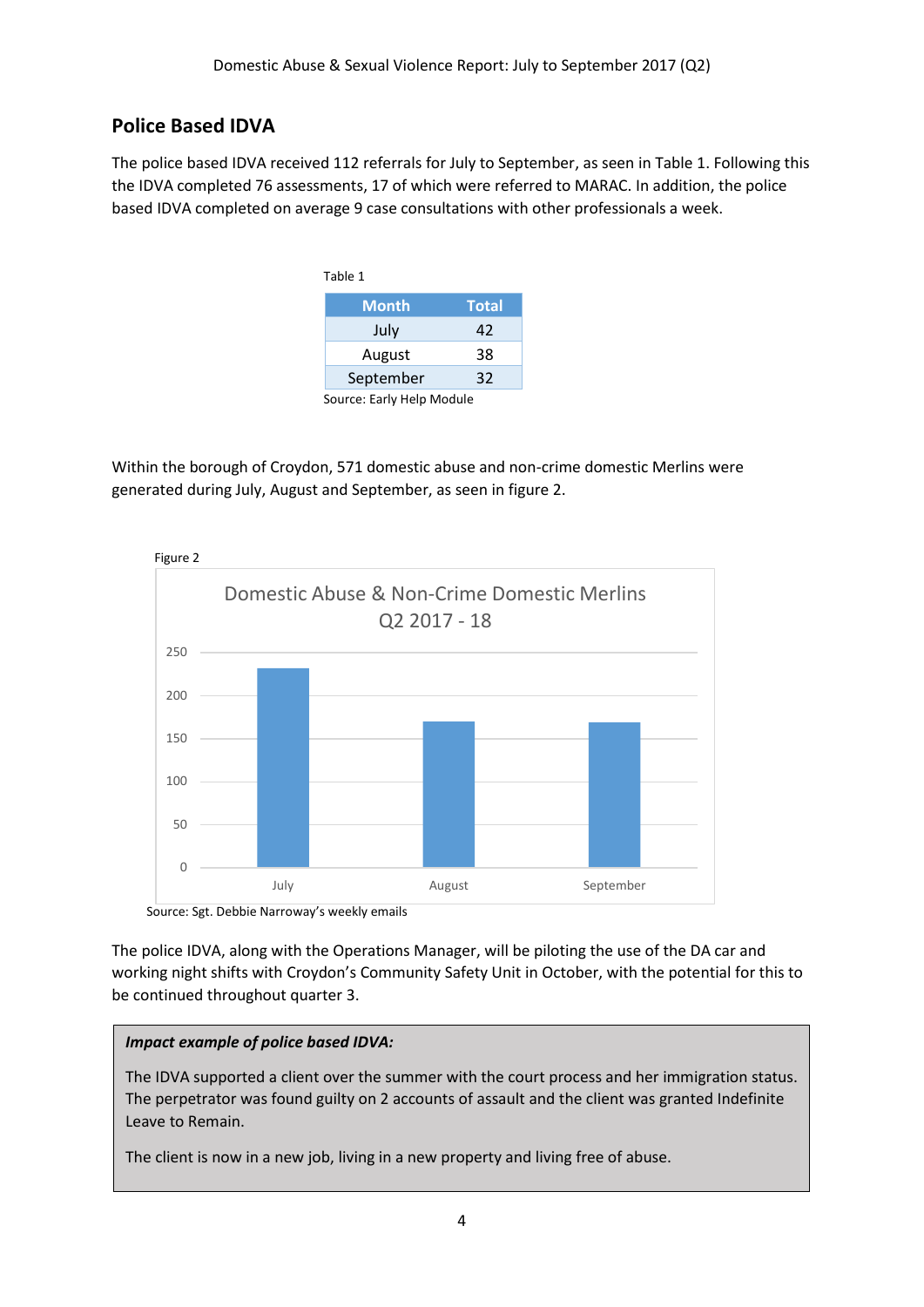## **Family Justice Centre (FJC) Data**

During July, August and September there were 599 visitors to the FJC. The FJC was open three days a week during this quarter, meaning an average of 17 visitors to the Centre a day. This is a decrease on the first quarter of the year in which there were 745 visitors to the FJC. However, it is typical for the FJC to have a quieter period during the holidays with a spike in visitors after, this is apparent in figure 3 in which the number of referrals increases in the month of September.



Source: FJC Footfall Tracker

72 contacts were made with individuals during July, August and September that did not result in an assessment. This means that a conversation took place with a client, and potentially other professionals, to establish the client's situation and the best form of support and it was decided that other support could be provided to the client, outside of the FJC, and so a full assessment was not carried out.

309 referrals were made to the Family Justice Centre during the second quarter 2017-18, as seen in Figure 4. 13% of all referrals made were for repeat clients.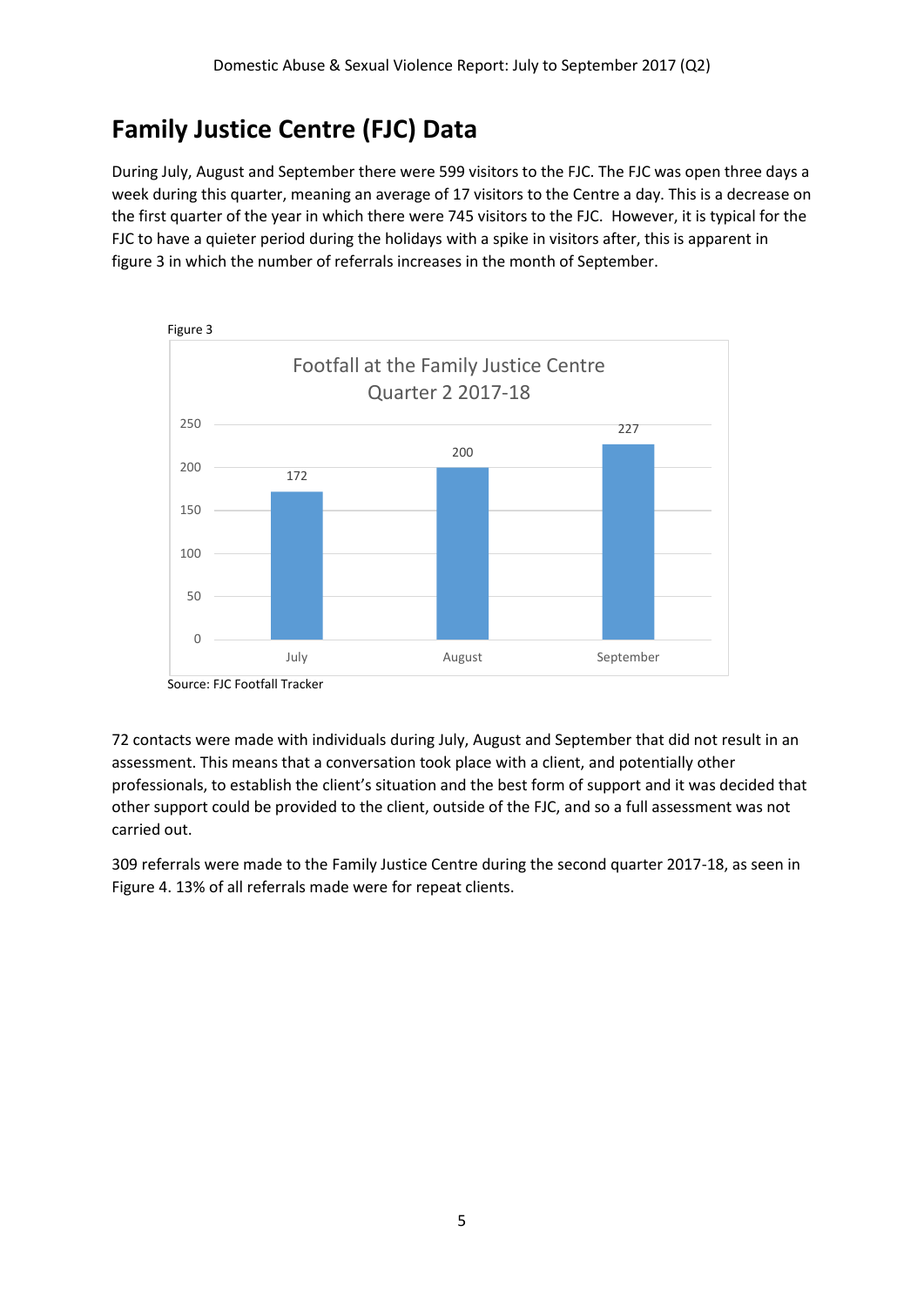

Figure 4

Source: Early Help Module

14 of those referred to the FJC during the second quarter had no recourse to public funds. In August of this year, an NRPF IDVA, through Bromley and Croydon's Women's Aid joined the team to work directly with this particular cohort of clients. Due to the success of this role, a second IDVA from Bromley and Croydon's Women's Aid will be joining the team in October to focus on EU clients.

Of the 309 referrals, 74% were from agencies directly referring or signposting clients. The remaining 26% self-referred, meaning they found the service online or via physical advertising and presented themselves to the FJC on their own accord. The breakdown of referrals is demonstrated in Table 2.

Some of the self-referrals can be attributed to the work that the Communications team has undertaken, promoting the service across the borough.

| Table 2 |                         |              |  |  |
|---------|-------------------------|--------------|--|--|
|         | <b>Type of Referral</b> | <b>Total</b> |  |  |
|         | Direct referral         | 156          |  |  |
|         | Self-Referral           | 78           |  |  |
|         | Signposting             | 95           |  |  |

Source: Early Help Module

Those directly referred or signposted have been broken down by referral agency in Figure 5, with the police referring the most during the second quarter. It is anticipated that the number of referrals from Health and Education will increase towards the end of the financial year, due to training being delivered to pharmacies, DASV School leads and all GPs in Q3.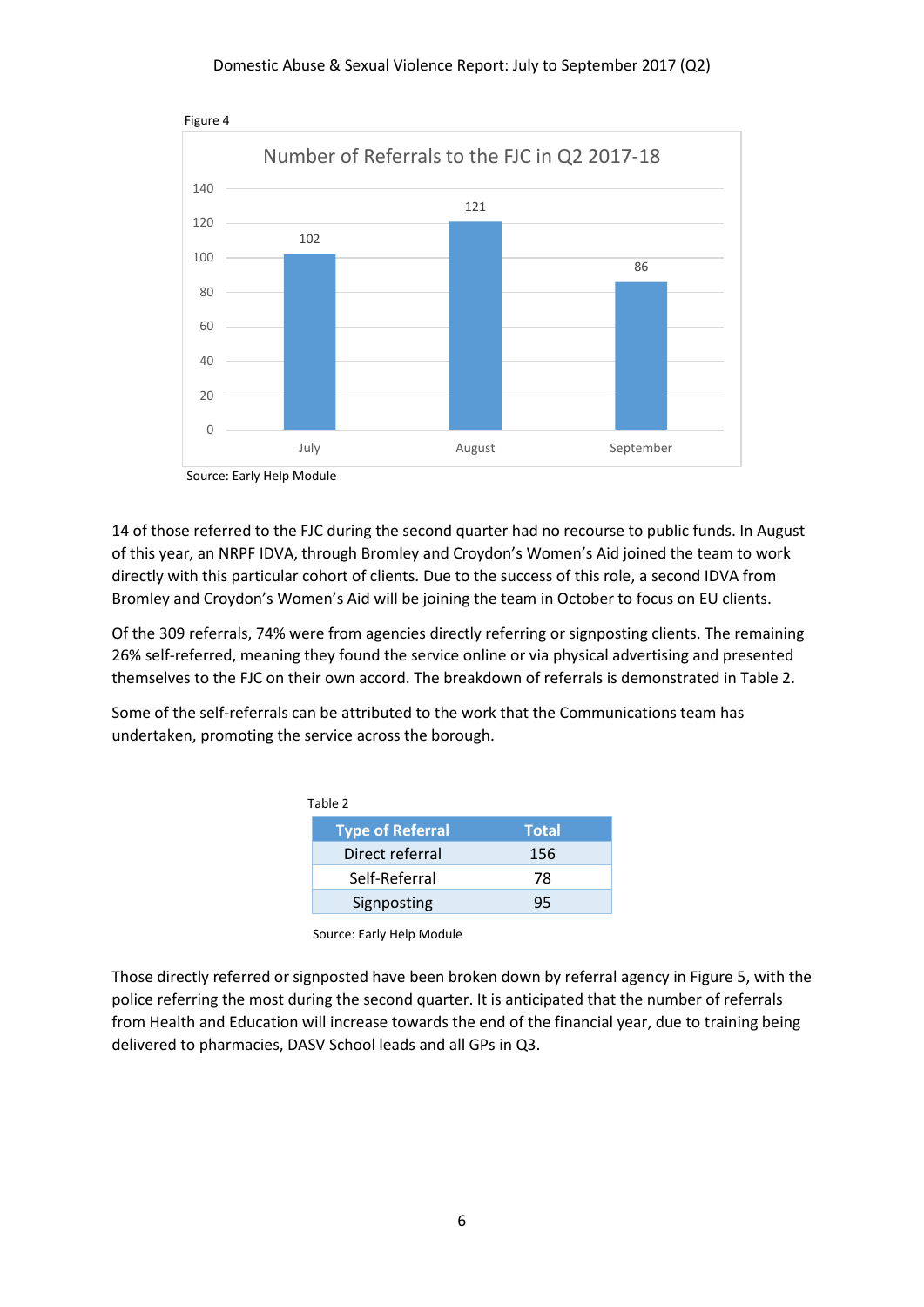

Source: Early Help Module

The following graph (Figure 6) shows the distribution of all referrals (those directly referred or signposted) by ward, with Fairfield and Broad Green having the highest number or referrals. A greater understanding of the prevalence and distribution of domestic abuse within Croydon will be established in Q3 due to a large data project being completed in which a range of different services will be recording all domestic abuse reported for the month of October.



Source: Early Help Module

Of the 309 referrals, 199 Assessments were completed at the FJC during the second quarter of the year 2017-18, as seen in Figure 7. This is significantly less than the previous quarter in which 256 individuals were assessed at the FJC. This follows a trend over previous years in that holiday periods are quieter.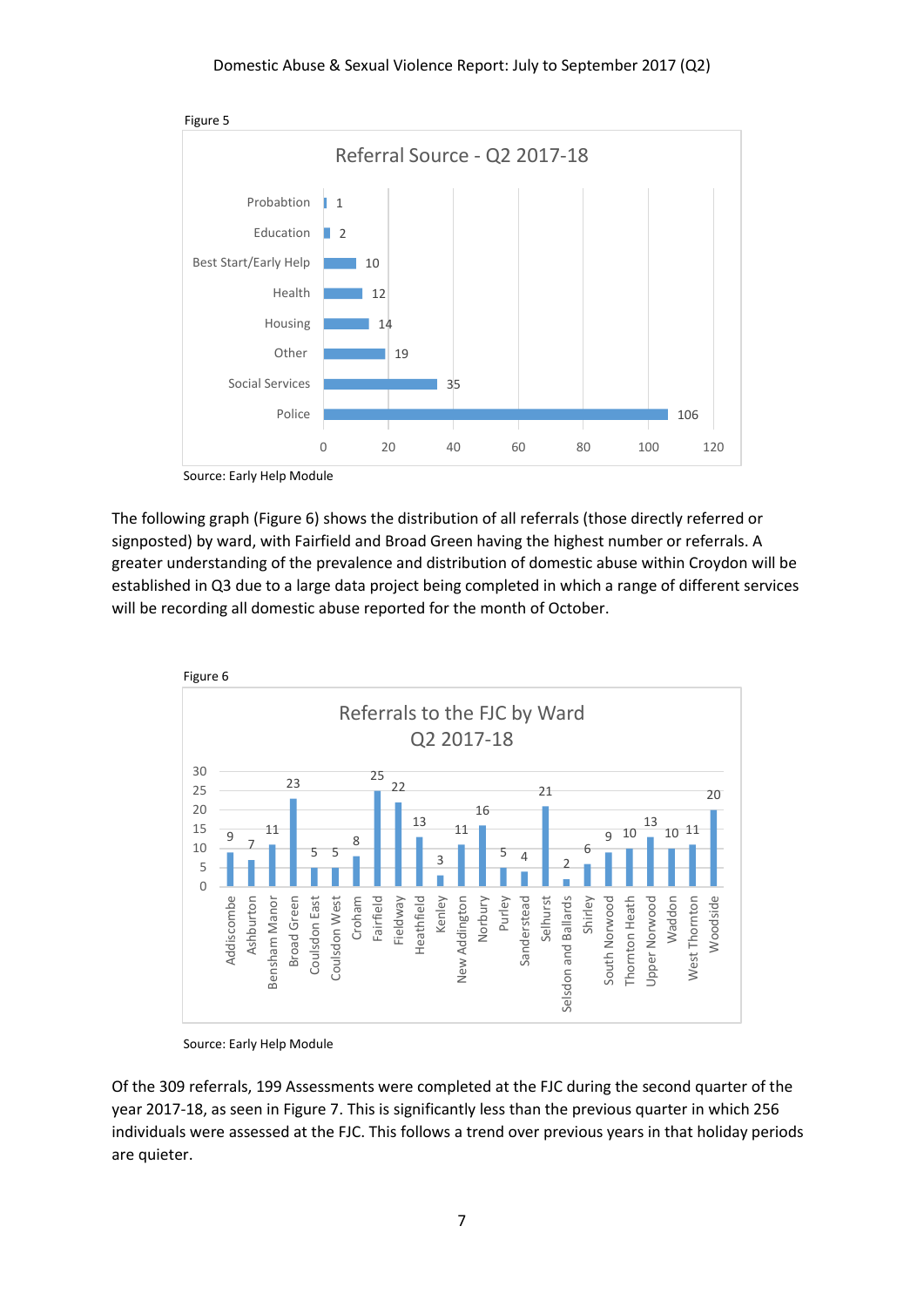

Source: Early Help Module

95% of those assessed in quarter 2 were female, this is consistent with the previous quarter. The following graph highlights the gendered nature of reported domestic abuse and sexual violence.



Source: Early Help Module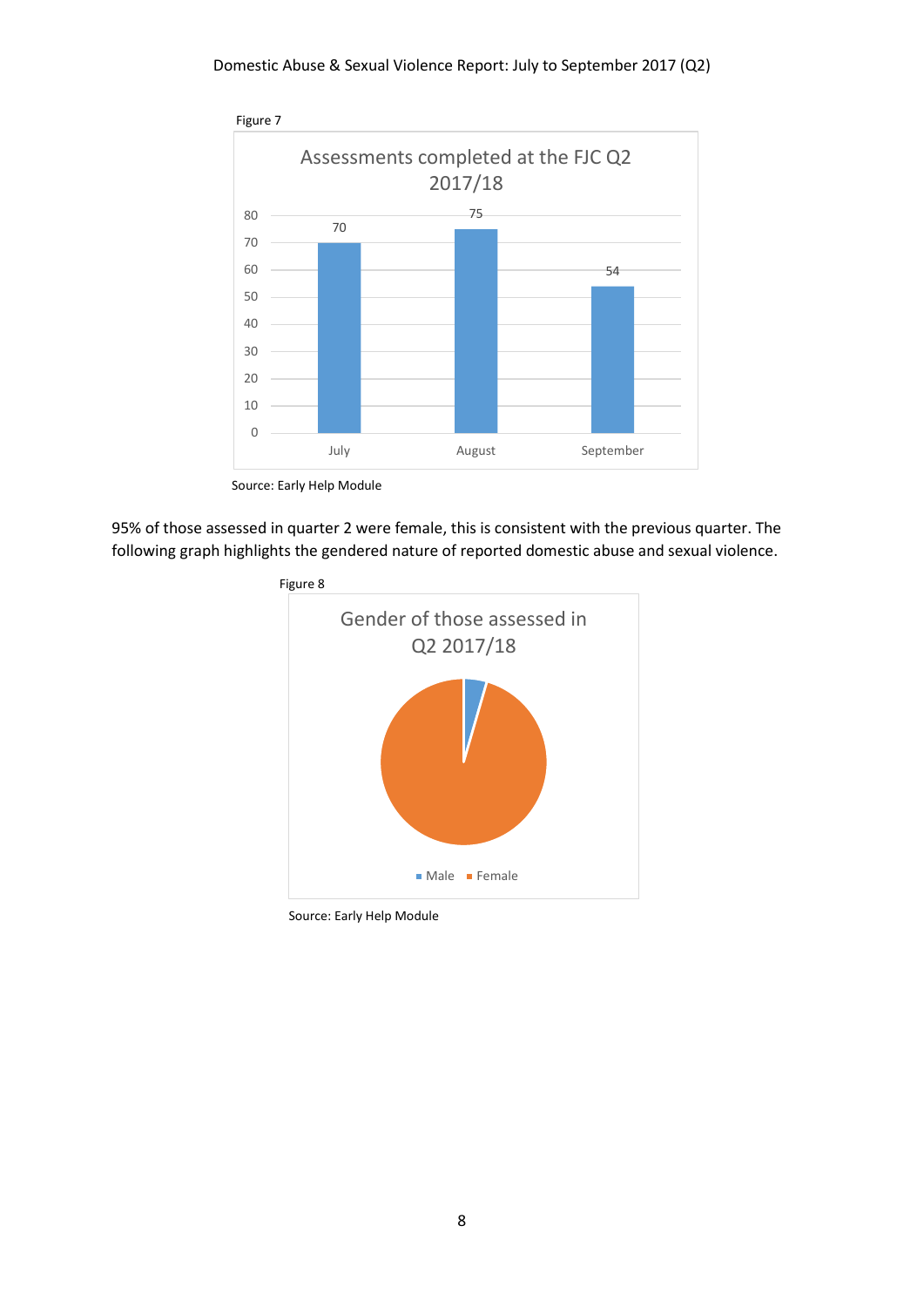The following graph (figure 9) breaks down the ethnicity of those assessed at the FJC during quarter 2 of the year 2017-18.



Source: Early Help Module

The table below shows that 99% of clients assessed by the FJC in the last quarter were heterosexual, meaning that the LBGT community is highly under represented. The DASV strategy for Croydon 2018-2021 identifies the need to work more closely with the LBGT community and will hopefully be achieved through the service remodelling.

| Table 3                   |              |  |
|---------------------------|--------------|--|
| <b>Sexual Orientation</b> | <b>Total</b> |  |
| Heterosexual              | 189          |  |
| Homosexual                |              |  |

Source: Early Help Module

The following graph (figure 9) demonstrates the different types of abuse that have been reported by clients, as part of the assessments conducted in Q2, with emotional and verbal abuse being the most common. On average each victim has experienced at least three different types of abuse. This is common for domestic abuse cases as abusers behave in ways that include more than one type of abuse, as well as the boundaries between some of these behaviours are often blurred. The statistics will be lower than the real abuse levels due to such data being based on self-reporting.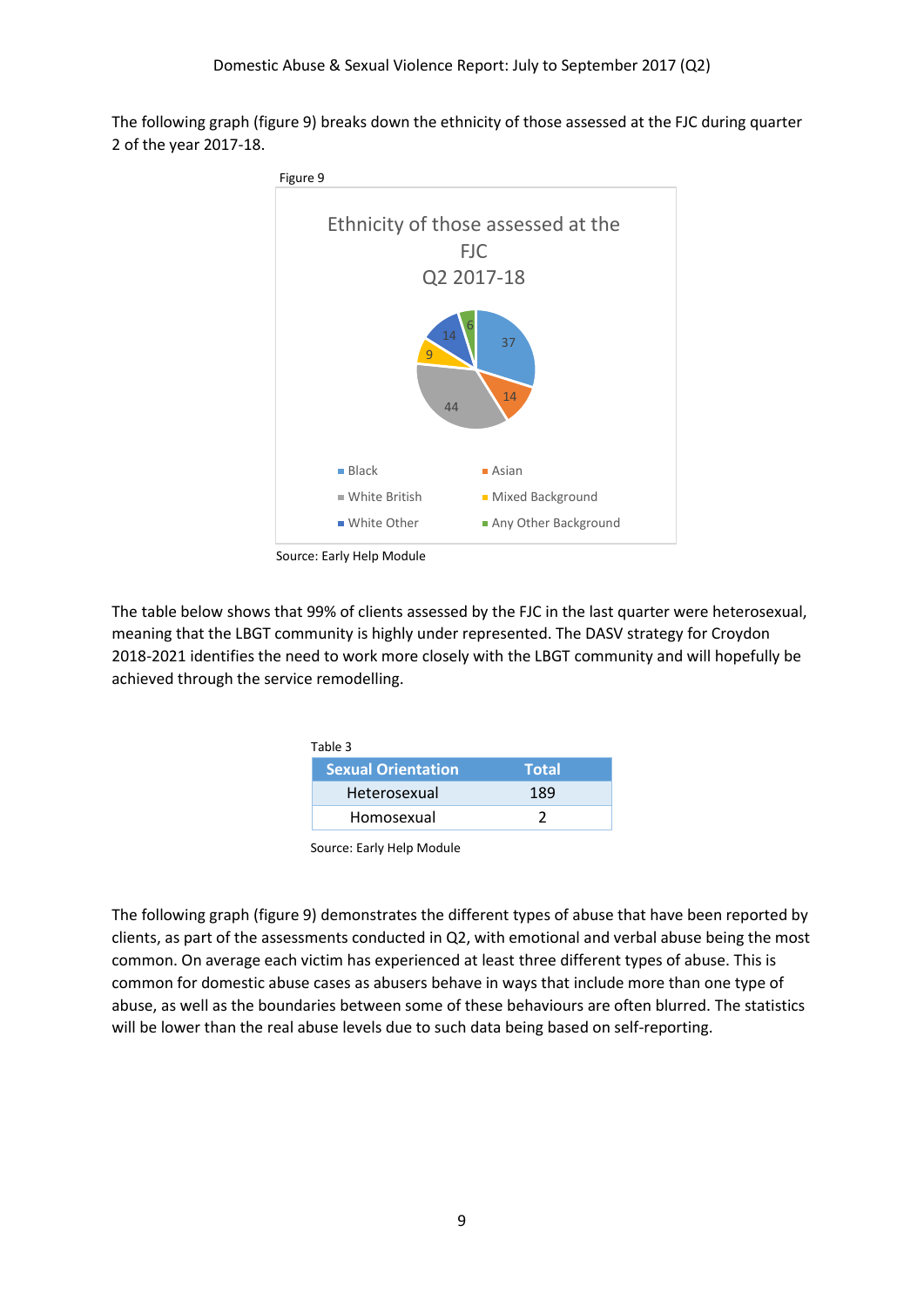

Source: Early Help Module

16 of those assessed during July, August and September self-reported that they abuse alcohol and or other substances, this is consistent with the previous quarter. Again, caution with such statistics as this information relies on self-reporting.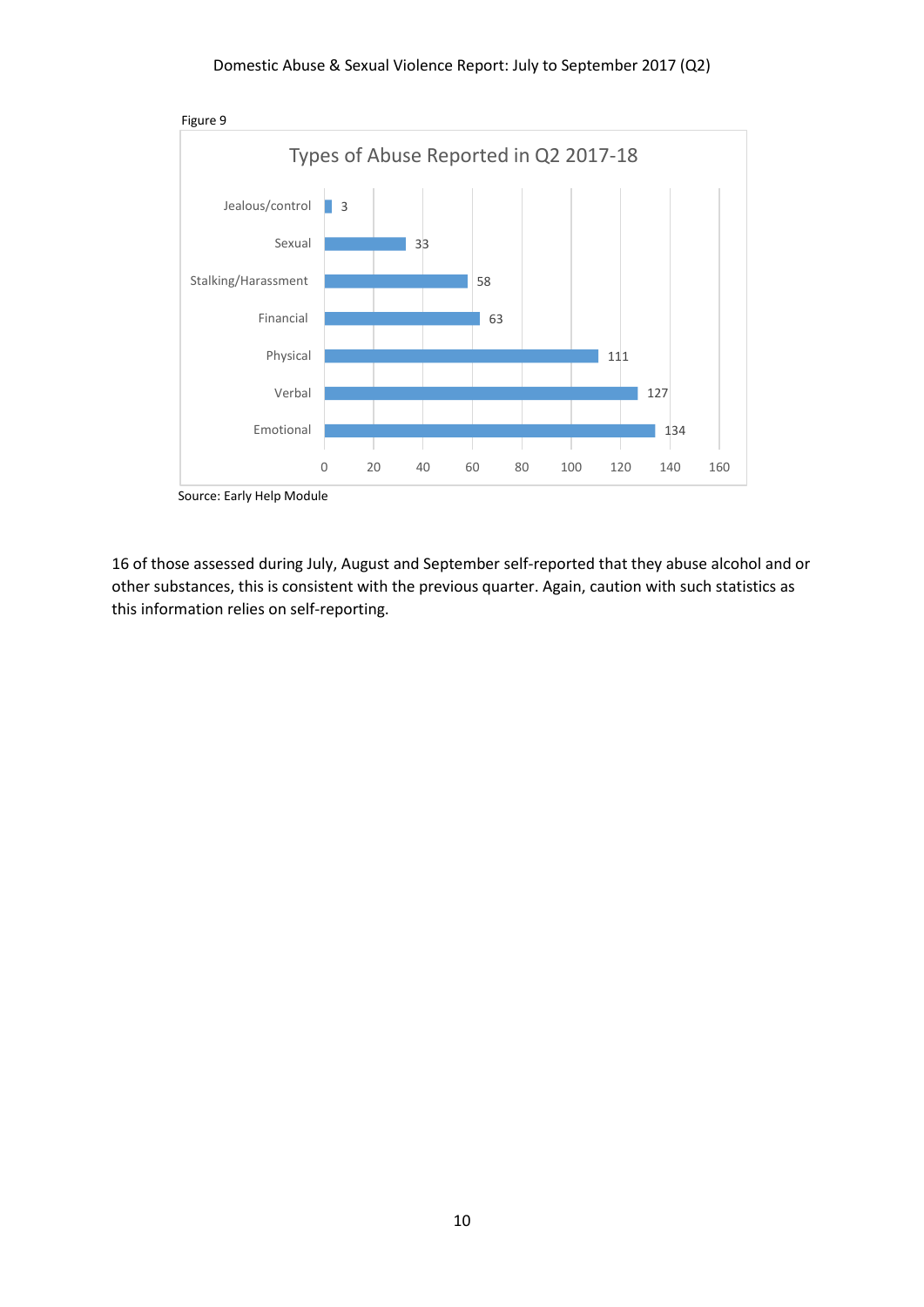## **Multi-Agency Risk Assessment Conference (MARAC)**

Upon completion of the Safer Lives DASH Risk Identification Checklist (RIC), cases are deemed high risk if scoring 14 and above, or if due to professional judgement risk factors presented are considerable regardless of the score, this includes a high number of police call outs. These cases are referred to the Croydon MARAC which is held fortnightly. They are then allocated to an Independent Domestic Violence Advocate (IDVA) to work with the victim to reduce or eliminate the risk of abuse.

For Q2, 132 referrals were received and heard at Croydon's MARAC. This is a 10% decrease in referrals compared to Q1 this year, in which 142 referrals were received. 27% of cases referred, were repeat clients who have been heard previously at MARAC, as seen in Figure 9.



| <b>Month</b> | <b>Total MARAC Referrals</b> |  |
|--------------|------------------------------|--|
| July         | 48                           |  |
| August       | 51                           |  |
| September    | 33                           |  |

Source: MARAC Tracker

As expected, Figure 10 shows 64% of referrals to MARAC in July, August and September were received from the Family Justice Centre itself. However, these would not have all been self-referrals originally. Many of these would have been referred to the FJC from other agencies originally. Following an assessment completed by the FJC, they have then been referred to MARAC. This subset of data is shown in Figure 11.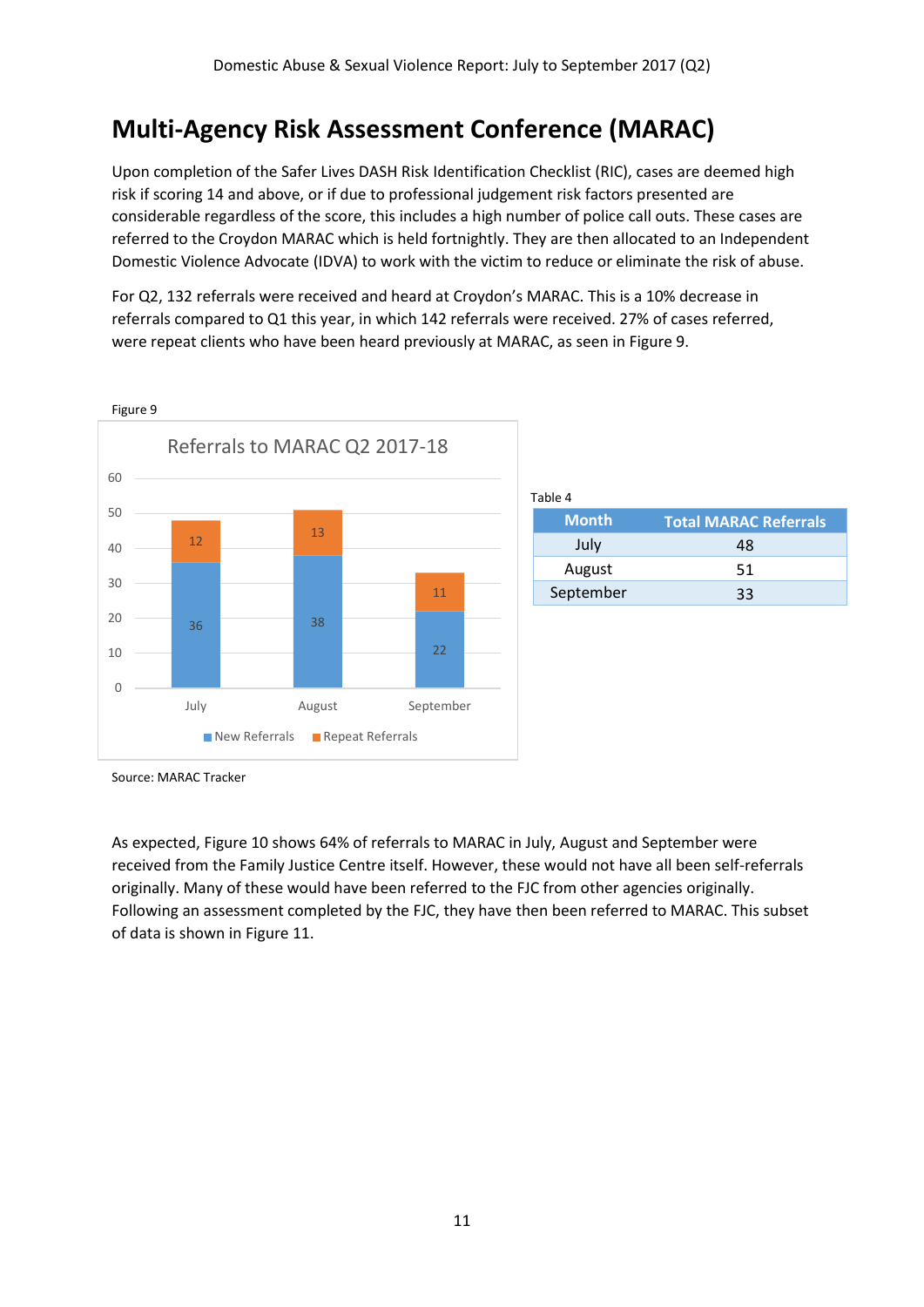

Source: MARAC Tracker





Source: MARAC Tracker and Early Help Module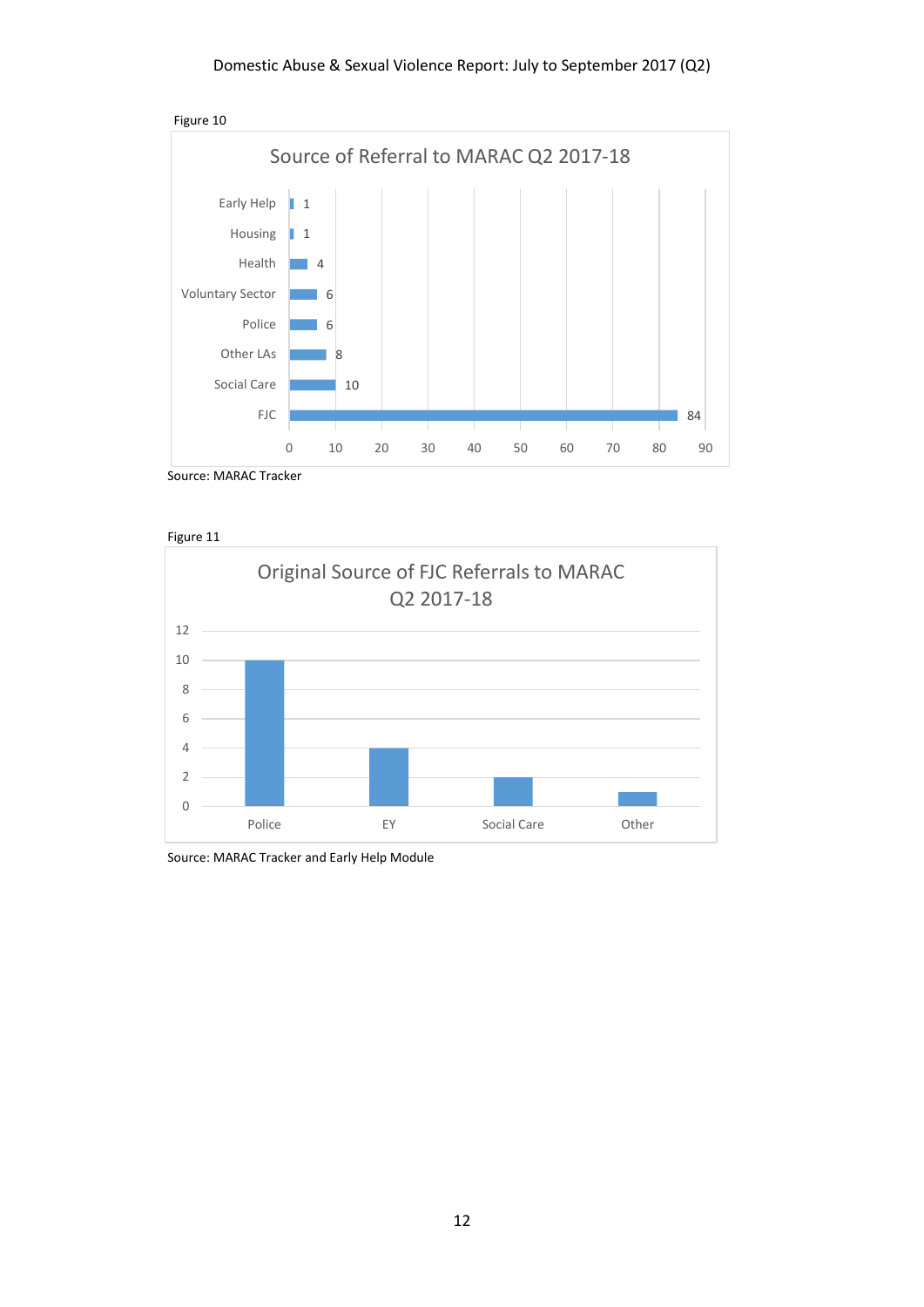65% of MARAC referrals received in July, August and September 2017 have children. This is slightly lower than the previous quarter, in which 69.3% of referrals received had children.



| Table 5      |                                                 |
|--------------|-------------------------------------------------|
| <b>Month</b> | % of referrals to<br><b>MARAC with children</b> |
| July         | 22%                                             |
| August       | 23%                                             |
| September    | 20%                                             |

Source: MARAC Tracker

90% of victims heard at MARAC are female, whilst only 1% of perpetrators are female, as seen in Figures 13 & 14. This reflects the gender trends observed earlier in the report with regards to FJC assessments.

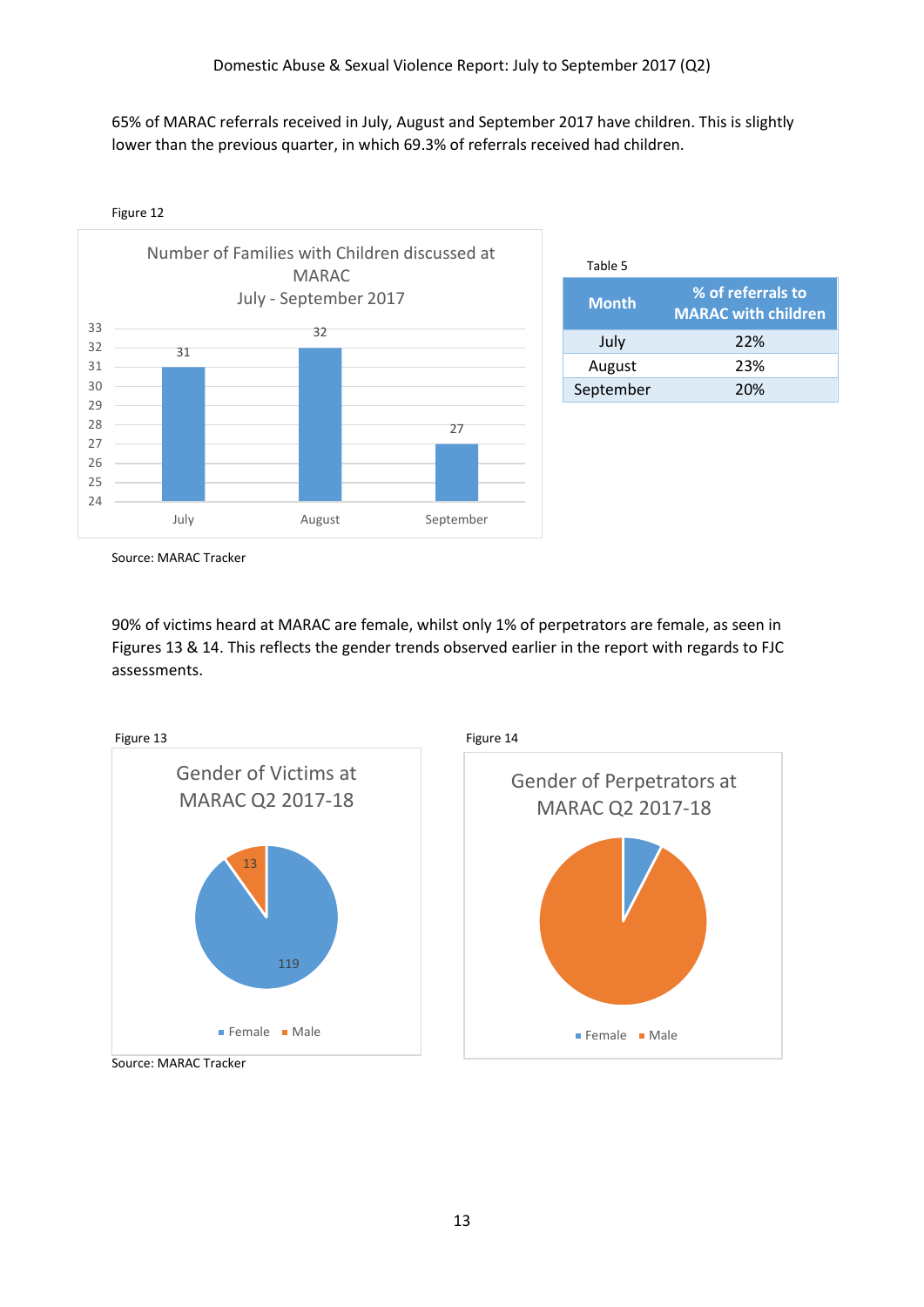84% of MARAC referrals for July, August and September 2017 were due to partner or ex-partner abuse, with the remaining referrals being due to familial abuse. This percentage is the same as the previous quarter.



The largest age group in terms of victims and perpetrators is 31-40yrs, as seen in Figure 16. However, collectively, perpetrators are younger than victims. Compared to the previous quarter, the average age of victims and perpetrators at MARAC has increased, as the largest age group of victims and perpetrators was 21-30.



Source: MARAC Tracker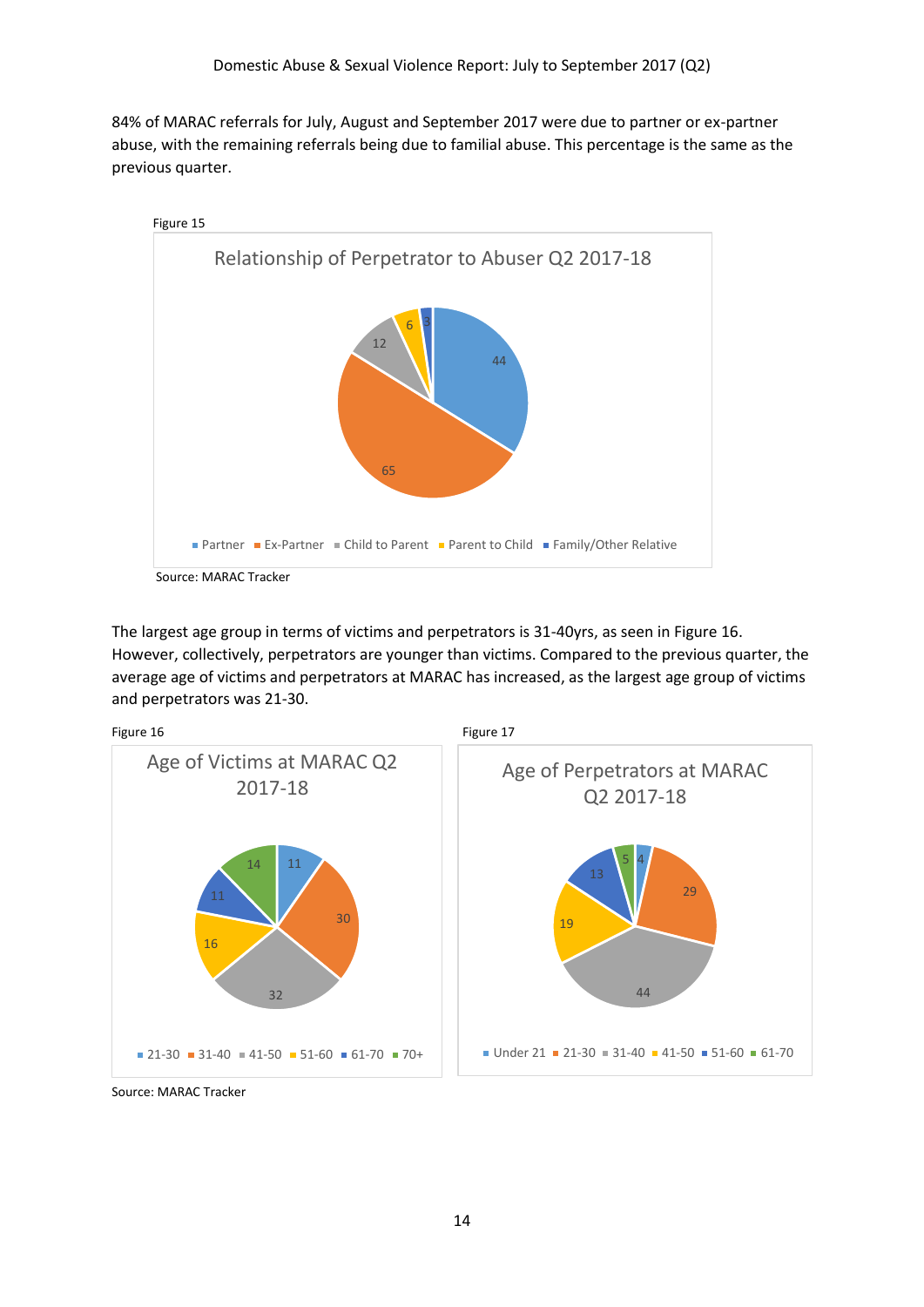42% of perpetrators reportedly abuse alcohol and or drugs. 22% of perpetrators reportedly experience mental health issues and/or have a disability. This is in comparison to 0.4% of victims self-reporting alcohol and or substance misuse and 30% experience mental health issues and/or having a disability. Caution should again be taken with these statistics, as such information is reported to the IDVAs by the victims, as opposed to by the perpetrators themselves.

7 MARACs took place during quarter 2. Figure 18 below demonstrated the range of agencies that regularly attend MARAC.



Source: MARAC Tracker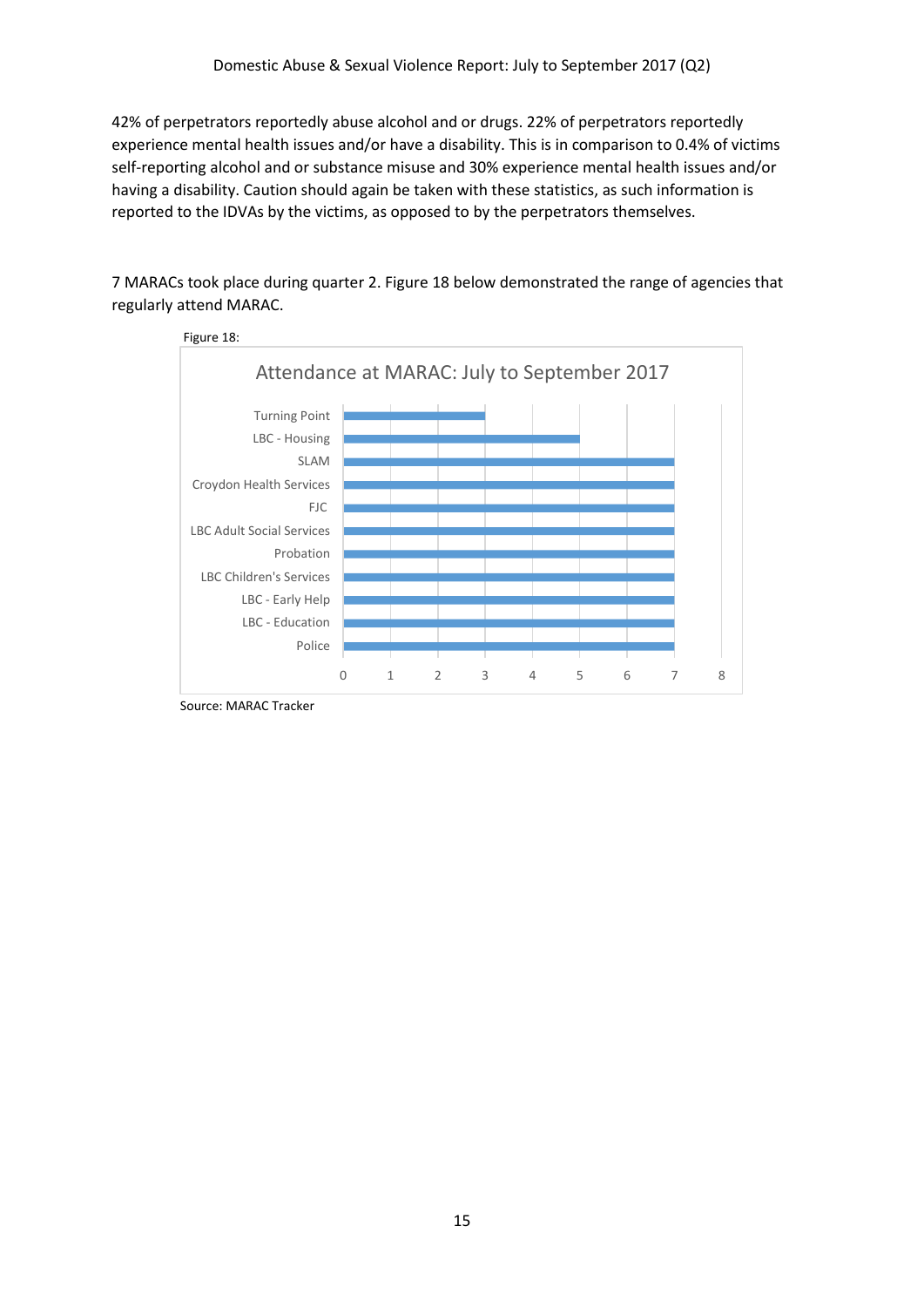## **Supporting the Partnership**

## **Strategy 2018-2021**

With the support of the DASV Committee, the 2018-2021 DASV Strategy has now been drafted. This sets out the priorities for the DASV service in Croydon for the next three years, focusing on the VAWG themes of prevention, service provision, partnership working and pursuing perpetrators. In November the strategy will be presented at the Safer Croydon Partnership Board then at Cabinet in December.

## **CSCB Training**

Training is delivered as part of the CSCB's Learning & Development programme on a monthly basis, with an average of 10 attendees per session, including from Education, Health and the Local Authority as well as from the community and voluntary sector.

96% of attendees rated the training 'excellent' or 'good' and all attendees felt they had a good understanding of domestic abuse following the training. The success of the training is reflected in that the team will also be delivering the same training for the Adults' Safeguarding Board in the remaining half of this financial year.

## **DASV Partnership Forum**

July's DASV Partnership Forum was attended by 44 professionals. The Forum focused on the impacts of domestic abuse on children, with speakers including from the NSPCC, from the Parenting and Relationships Hub, from Safer London and a Systemic Psychotherapist. The next Partnership Forum will held in November in partnership with Croydon Voluntary Action and will focus on the 'trio of triggers'.

Examples of feedback from July's Forum:

'Very useful/informative – thank you' 'Really good session, great to hear services coming together to make a change' 'The sharing of information is always helpful for when we are supporting parents'

### **Newsletter**

Some people fed back at the forum that they found the DASV newsletter really helpful and would like this reintroduced. The DASV newsletter has been redesigned and will be issued on a bi-monthly basis, providing updates, useful information, including that of training opportunities. The first newsletter was sent in September to over 200 professionals within the borough of Croydon.

## **DASV Leads in Schools & GP Practices**

September has seen an increased focus in ensuring every GP practice and School within Croydon has a DASV lead. The DASV leads form a professional network of lead officers that as a service we can impart specialist knowledge to, including training offers and to form a cohesive pathway to share information about clients who we know are impacted by abuse.

51% of GP Practices have now identified a DASV Lead and 30% of schools have not yet identified a DASV lead. During the next quarter, training will be delivered to School Leads at twilight sessions and to GPs at the network forum. The target for the end of the financial year 2017-18 is for 100% of schools and GP practices to have identified a DASV lead.